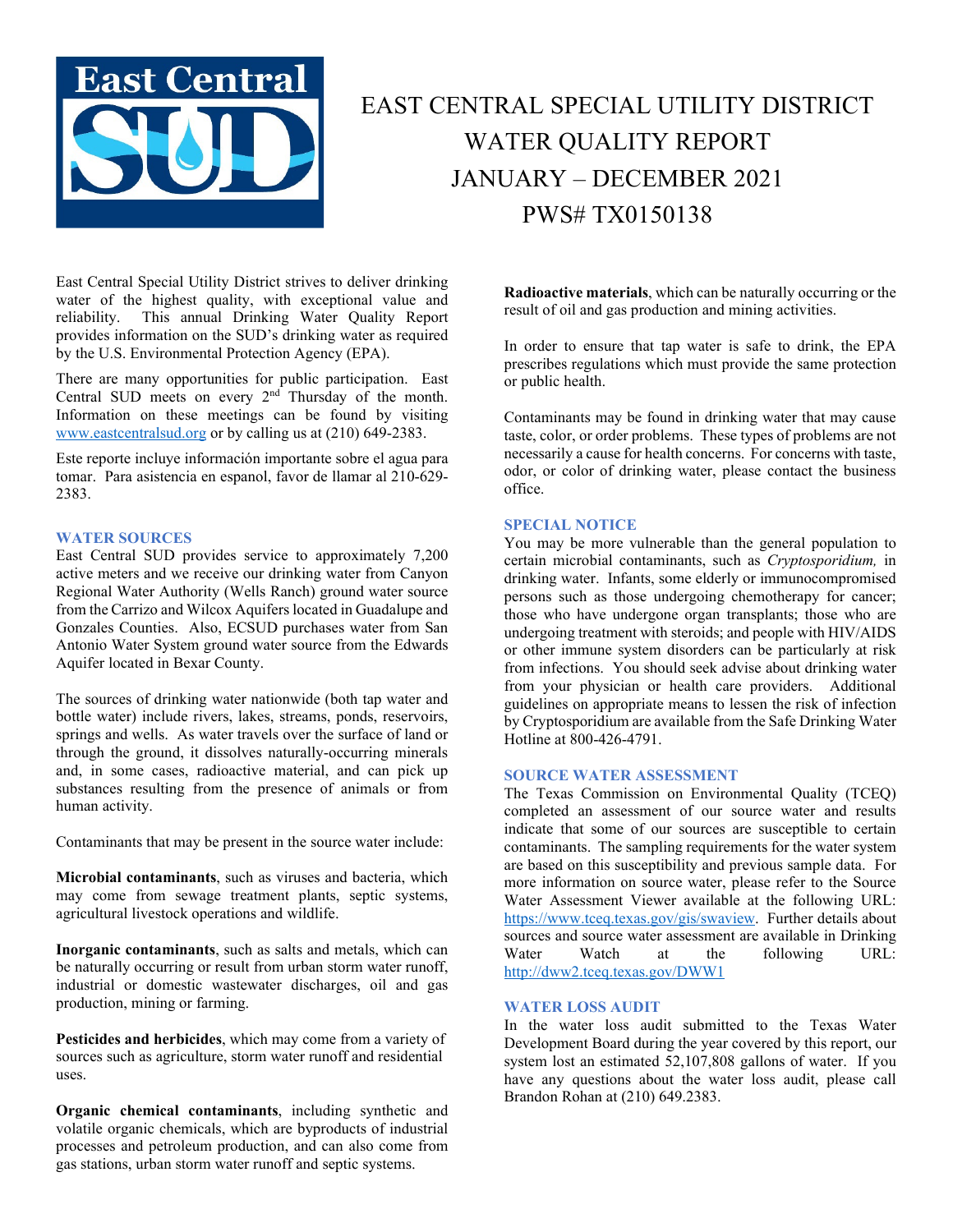# **WATER QUALITY REPORT – EAST CENTRAL SPECIAL UTILITY DISTRICT**

## **January – December 2021**

| Lead<br>and<br>Copper | Date sampled | <b>MCLG</b> | <b>Action level</b><br>(AL) | 90 <sup>th</sup><br>Percentile | # Sites Over<br><b>AL</b> | <b>Units</b> | Violation | Possible Sources of Contamination                                                                             |
|-----------------------|--------------|-------------|-----------------------------|--------------------------------|---------------------------|--------------|-----------|---------------------------------------------------------------------------------------------------------------|
| Copper                | 11/12/2019   | 1.3         | 1.3                         | 0.079                          |                           | ppm          | N         | Erosion of natural deposits; Leaching<br>from wood preservatives; Corrosion of<br>household plumbing systems. |
| Lead                  | 11/12/2019   |             | 15                          | 1.5                            |                           | ppb          |           | Corrosion of household plumbing<br>systems; Erosion of natural deposits.                                      |

### **2021 WATER QUALITY TEST RESULTS**

| Disinfection By-<br><b>Products</b> | Collection<br>Date | <b>Highest</b><br>Level<br>Detected | Range of<br>Individual<br><b>Samples</b> | <b>MCLG</b>              | <b>MCL</b> | Units | Violation | Possible Sources of Contamination            |
|-------------------------------------|--------------------|-------------------------------------|------------------------------------------|--------------------------|------------|-------|-----------|----------------------------------------------|
| Haloacetic Acids<br>(HAA5)          | 2021               |                                     | $-1 - 7.9$                               | No goal for<br>the total | 60         | ppb   |           | By-product of drinking water<br>disinfection |

\*The value in the Highest Level or Average Detected column is the highest average of all HAA5 sample results collect at a location over a year.

| Disinfection By-<br>Products      | Collection<br>Date | <b>Highest</b><br>Level<br>Detected | Range of<br>Individual<br><b>Samples</b> | <b>MCLG</b>              | <b>MCL</b> | <b>Units</b> | <b>Violation</b> | Possible Sources of Contamination            |
|-----------------------------------|--------------------|-------------------------------------|------------------------------------------|--------------------------|------------|--------------|------------------|----------------------------------------------|
| Total<br>Trihalomethanes<br>TTHM) | 2021               | 31                                  | $8 - 31$                                 | No goal for<br>the total | 80         | ppb          |                  | By-product of drinking water<br>disinfection |

\*The value in the Highest Level or Average Detected column is the highest average of all TTHM sample results collect at a location over a year

| Inorganic<br>Contaminants            | <b>Collection</b><br>Date | <b>Highest</b><br>Level<br>Detected | Range of<br><b>Individual</b><br><b>Samples</b> | <b>MCLG</b> | <b>MCL</b> | Units | Violation | Possible Sources of Contamination                                                                  |
|--------------------------------------|---------------------------|-------------------------------------|-------------------------------------------------|-------------|------------|-------|-----------|----------------------------------------------------------------------------------------------------|
| Nitrate<br>(measured as<br>Nitrogen) | 2021                      |                                     | $0.18 - 1$                                      | 10          | 10         | ppm   | N         | Runoff from fertilizer use; Leaching<br>from septic tanks, sewage: Erosion<br>of natural deposits. |

| <b>Disinfectant Residual</b>                                                                                                                                                                                                                                             |                                                                                    |                  |                                                                                                                                                                                                                                                                             |                |              |                                                                                                                           |                                                           |                                                                 |  |  |
|--------------------------------------------------------------------------------------------------------------------------------------------------------------------------------------------------------------------------------------------------------------------------|------------------------------------------------------------------------------------|------------------|-----------------------------------------------------------------------------------------------------------------------------------------------------------------------------------------------------------------------------------------------------------------------------|----------------|--------------|---------------------------------------------------------------------------------------------------------------------------|-----------------------------------------------------------|-----------------------------------------------------------------|--|--|
| <b>Disinfectant</b><br>Residual                                                                                                                                                                                                                                          | Year                                                                               | Average<br>Level | Range of Levels<br>Detected                                                                                                                                                                                                                                                 | MRDL           | <b>MRDLG</b> | Unit of<br>Measure                                                                                                        | Violation $(Y/N)$                                         | Source in Drinking Water                                        |  |  |
| Free Chlorine                                                                                                                                                                                                                                                            | 2021                                                                               | 1.76<br>mg/1     | $.6 - 2.8$ mg/l                                                                                                                                                                                                                                                             | $\overline{4}$ | 4            | mg/L                                                                                                                      | N                                                         | Water additive used to control<br>microbes                      |  |  |
|                                                                                                                                                                                                                                                                          | <b>Table Key</b>                                                                   |                  |                                                                                                                                                                                                                                                                             |                |              |                                                                                                                           |                                                           |                                                                 |  |  |
| AL: Action Level - The concentration of a<br>contaminant which, if exceeded, triggers or<br>other requirements which a water system<br>must follow.                                                                                                                      |                                                                                    |                  | MCL - Maximum Contamination Level - The highest level<br>of a contaminant allowed in drinking water. MCLs are set<br>as close to the MCLGs as feasible using the best treatment<br>technology.                                                                              |                |              |                                                                                                                           | pCi/L – picocuries per liter (a measure of radioactivity) |                                                                 |  |  |
| Avg: Regulatory compliance with some MCLs<br>are based on running annual average of<br>monthly samples.                                                                                                                                                                  |                                                                                    |                  | MCLG - Maximum Contamination Level Goal - The level<br>of a contaminant in drinking water below which there is no<br>known or expected risk to health. MCLGs allow for a<br>margin of safety.                                                                               |                |              | ppb – parts per billion or micrograms per liter (ug/L)                                                                    |                                                           |                                                                 |  |  |
| Level 1 Assessment: A study of the water<br>system to identify potential problems and<br>determine (if possible) why total coliform<br>bacteria was found.                                                                                                               |                                                                                    |                  | MRDL - Maximum Residual Disinfectant Level - The<br>highest of a disinfectant allowed in drinking water. There<br>is evidence that addition of a disinfectant helps control<br>microbial contaminants.                                                                      |                |              | ppm – parts per million or milligrams per liter (mg/L)                                                                    |                                                           |                                                                 |  |  |
| Level 2 Assessment -A very detailed study of<br>the water system to identify potential<br>problems and determine (if possible) why an<br>Escherichia coli (E.coli) MCL violation has<br>occurred and/or why total coliform bacteria<br>were found on multiple occasions. |                                                                                    |                  | <b>MRDLG - Maximum Residual Disinfectant Level Goal. The</b><br>level of a drinking water disinfectant below which there is<br>no known or expected risk of health. MRDLGs do not<br>reflect the benefits of the use of disinfectants to control<br>microbial contaminants. |                |              | ppq – parts per quadrillions or picograms per liter<br>(pg/L)                                                             |                                                           |                                                                 |  |  |
|                                                                                                                                                                                                                                                                          | MFL - Million fibers per liter- a measure of<br>$na$ – not applicable<br>asbestos. |                  |                                                                                                                                                                                                                                                                             |                |              |                                                                                                                           |                                                           | $\text{ppt}$ – parts per trillion or nanograms per liter (ng/L) |  |  |
| $m$ rem – millirems per year – a measure of                                                                                                                                                                                                                              | radiation absorbed by the body.                                                    |                  | NTU – nephelometric turbidity units (a measure of                                                                                                                                                                                                                           | turbidity)     |              | $TT - Treatment Technique - Is a required process$<br>intended to reduce the level of a contaminant in<br>drinking water. |                                                           |                                                                 |  |  |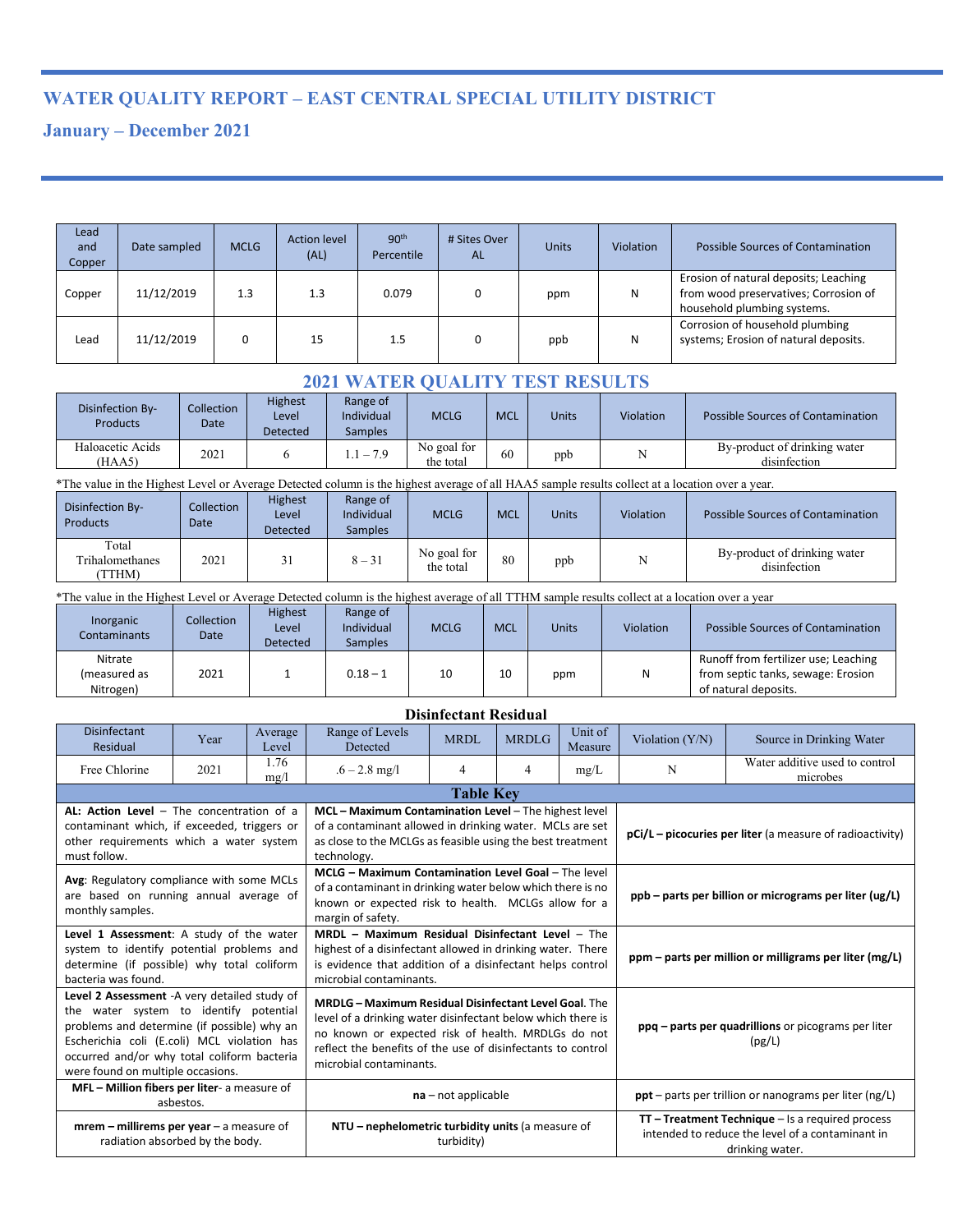East Central SUD purchases water from Canyon Regional Water Authority (CRWA) from CRWA Wells Ranch Water Treatment Plant which comesfrom ground water source out of the Carrizo and Wilcox Aquifers located in Guadalupe and Gonzales Counties.

### **CANYON REGIONAL WATER AUTHORITY – WELLS RANCH TREATMENT PLANTS WATER QUALITY DATA FOR YEAR 2021**

| Microbiological Contaminant                                              | Highest<br>Level<br>Detected               | Range of<br>Levels<br>Detected        | <b>MCLG</b>    | <b>MCL</b>                                                                                                                                                                                      | <b>Units</b> | Violation | Possible Source of Contamination                                                                   |
|--------------------------------------------------------------------------|--------------------------------------------|---------------------------------------|----------------|-------------------------------------------------------------------------------------------------------------------------------------------------------------------------------------------------|--------------|-----------|----------------------------------------------------------------------------------------------------|
| <b>Total Coliform Bacteria</b>                                           | Absent                                     | Absent or<br>Present                  | 0              | MCL: (systems<br>that collect 40 or<br>more samples per<br>month) 5% of<br>monthly samples<br>are positive.<br>(System that<br>collect <40<br>samples/month $-$<br>1 positive<br>monthly sample | N/A          | No        | Naturally present in the environment                                                               |
| Fecal coliform and E.coli                                                | Absent                                     | Absent or<br>Present                  | 0              | 0                                                                                                                                                                                               | N/A          | No        | Human and animal fecal waste                                                                       |
| <b>TOC</b>                                                               | 0                                          | N/A                                   | N/A            | <b>TT</b>                                                                                                                                                                                       | Mg/L         | No        | Naturally present in the environment                                                               |
| Turbidity                                                                | N/A                                        | N/A                                   | N/A            | <b>TT</b>                                                                                                                                                                                       | <b>NTU</b>   | No        | Soil runoff, Bacteria, organic material,<br>suspended particles                                    |
| <b>Inorganic Contaminant</b>                                             | Highest<br>Level<br>Detected               | Range of<br>Levels<br><b>Detected</b> | <b>MCLG</b>    | <b>MCL</b>                                                                                                                                                                                      | <b>Units</b> | Violation | Possible Source of Contamination                                                                   |
| Nitrate (as Nitrogen)                                                    | 0.18                                       | $0 - 0.18$                            | 10             | 10                                                                                                                                                                                              | ppm          | No        | Runoff from fertilizer use; leaching<br>from septic tanks, sewage; erosion of<br>natural deposits. |
| Synthetic organic contaminants<br>including pesticides and<br>herbicides | <b>Highest</b><br>Level<br><b>Detected</b> | Range of<br>Levels<br><b>Detected</b> | <b>MCLG</b>    | <b>MCL</b>                                                                                                                                                                                      | Units        | Violation | Possible Source of Contamination                                                                   |
| Acrylonitrile                                                            | 0                                          | 0                                     | 0              | <b>TT</b>                                                                                                                                                                                       | ppb          | No        | Runoff from herbicide used on row<br>crops                                                         |
| Alachlor                                                                 | $\mathbf 0$                                | 0                                     | 0              | $\overline{2}$                                                                                                                                                                                  | ppb          | No        | Residue of banned herbicide                                                                        |
| Atrazine                                                                 | 0                                          | 0                                     | 3              | 3                                                                                                                                                                                               | ppb          | No        | Runoff from herbicide used on row<br>crops                                                         |
| Benzo(a)pyrene (PAH)                                                     | $\mathbf 0$                                | 0                                     | 0              | 200                                                                                                                                                                                             | Nanograms/L  | No        | Leaching from linings of water                                                                     |
| Chlordane                                                                | $\mathbf 0$                                | 0                                     | 0              | $\overline{2}$                                                                                                                                                                                  | ppb          | No        | Residue of banned termiticide                                                                      |
| Dalapon                                                                  | 0                                          | 0                                     | 200            | 200                                                                                                                                                                                             | ppb          | No        | Runoff from herbicide used on rights<br>of way                                                     |
| Di(2-ethylhexyl)adipate                                                  | 0                                          | 0                                     | 400            | 400                                                                                                                                                                                             | ppb          | No        | Discharge from chemical factories                                                                  |
| Di(2-ethylhexyl)phthalate                                                | 0                                          | 0                                     | 0              | 6                                                                                                                                                                                               | ppb          | No        | Discharge from rubber and chemical<br>factories                                                    |
| Endrin                                                                   | $\mathbf 0$                                | 0                                     | $\overline{2}$ | $\overline{2}$                                                                                                                                                                                  | ppb          | No        | Residue of banned insecticide                                                                      |
| Heptachlor                                                               | 0                                          | 0                                     | 0              | 400                                                                                                                                                                                             | Nanograms/L  | No        | Residue of banned termiticide                                                                      |
| Heptachlor epoxide                                                       | $\pmb{0}$                                  | 0                                     | 0              | 200                                                                                                                                                                                             | Nanograms/L  | No        | Breakdown of heptachlor                                                                            |
| Hexachlorobenzene                                                        | 0                                          | 0                                     | 0              | $\mathbf{1}$                                                                                                                                                                                    | ppb          | No        | Discharge from metal refineries and<br>agricultural chemical factories                             |
| Hexachlorocyclopentadiene                                                | 0                                          | 0                                     | 50             | 50                                                                                                                                                                                              | ppb          | No        | Discharge from chemical factories                                                                  |
| Methoxychlor                                                             | $\pmb{0}$                                  | 0                                     | 40             | 40                                                                                                                                                                                              | ppb          | No        | Runoff/leaching from insecticide used<br>on fruits, vegetables, alfalfa, livestock                 |
| Simazine                                                                 | 0                                          | 0                                     | 4              | 4                                                                                                                                                                                               | ppb          | No        | Herbicide runoff                                                                                   |
| Toxaphene                                                                | 0                                          | 0                                     | 0              | 3                                                                                                                                                                                               | ppb          | No        | Runoff/leaching from insecticide used<br>on cotton and cattle                                      |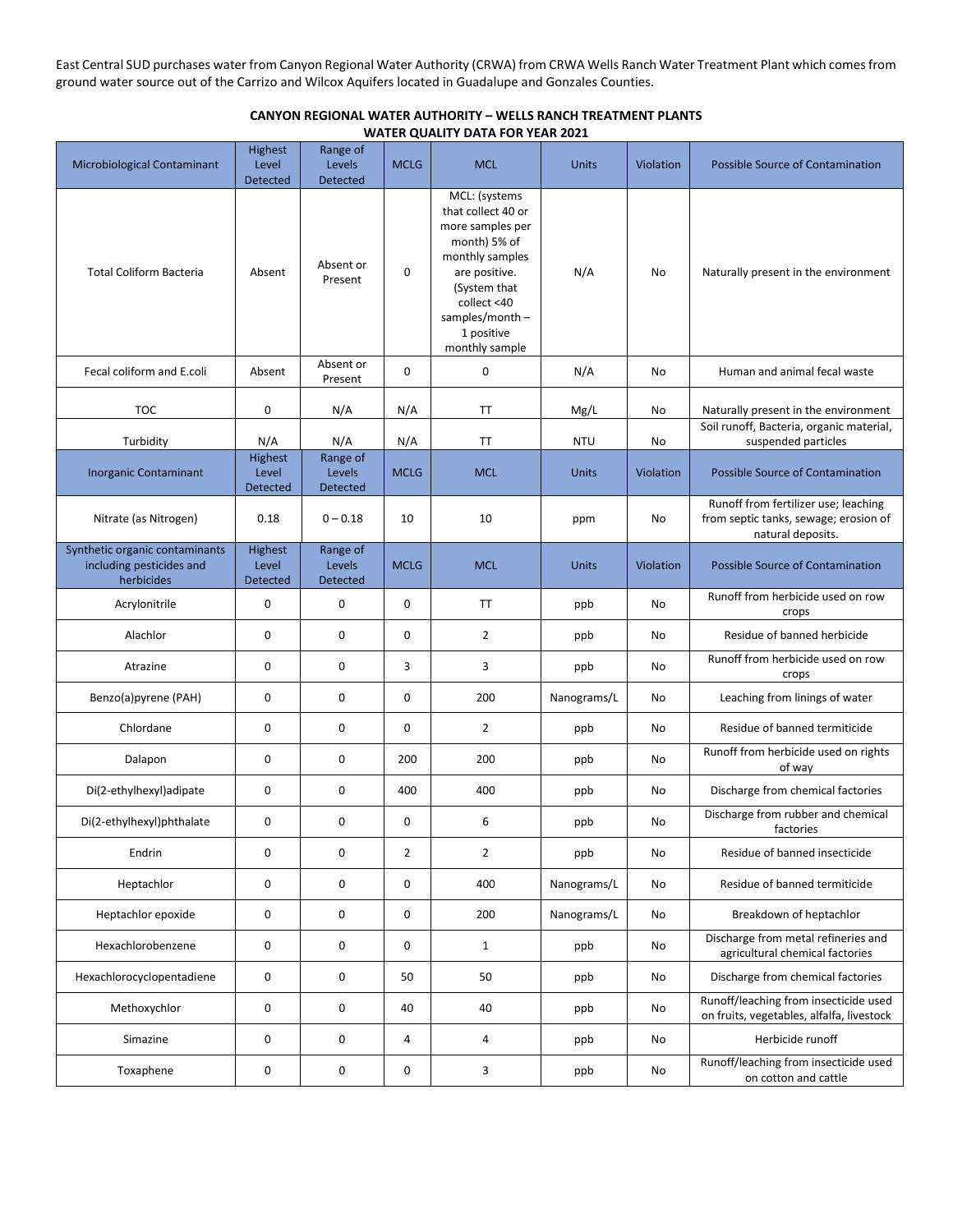#### **CANYON REGIONAL WATER AUTHORITY WATER QUALITY DATA FOR YEAR 2021 (CONTINUED)**

| <b>Volatile Organic Contaminants</b> | Highest<br>Level<br><b>Detected</b> | Range of<br>Levels<br><b>Detected</b> | <b>MCLG</b>           | <b>MCL</b>     | <b>Units</b> | Violation | Possible Source of Contamination                                           |
|--------------------------------------|-------------------------------------|---------------------------------------|-----------------------|----------------|--------------|-----------|----------------------------------------------------------------------------|
| Benzene                              | 0                                   | $\mathbf 0$                           | $\mathbf 0$           | 5              | ppb          | No        | Discharge from factories; leaching<br>from gas storage tanks and landfills |
| Carbon tetrachloride                 | 0                                   | $\mathbf 0$                           | 0                     | 5              | ppb          | <b>No</b> | Discharge from chemical plants and<br>other industrial activities          |
| Chlorine                             | 2.73                                | 2.73                                  | <b>MRDLG</b><br>$= 4$ | $MRDL-4$       | ppm          | No        | Water additive used to control<br>microbes                                 |
| Chlorobenzene                        | 0                                   | $\mathbf 0$                           | 100                   | 100            | ppb          | No        | Discharge from chemical and<br>agricultural chemical factories             |
| 0-Dichlorobenzene                    | 0                                   | $\mathbf 0$                           | 600                   | 600            | ppb          | No        | Discharge from industrial chemical<br>factories                            |
| p-Dichlorobenzene                    | 0                                   | $\mathbf 0$                           | 75                    | 75             | ppb          | No        | Discharge from industrial chemical<br>factories                            |
| 1,2-Dichloroethane                   | $\mathbf 0$                         | $\mathbf 0$                           | $\mathbf 0$           | 5              | ppb          | No        | Discharge from industrial chemical<br>factories                            |
| 1,1-Dichloroethylene                 | 0                                   | $\mathbf 0$                           | $\overline{7}$        | $\overline{7}$ | ppb          | No        | Discharge from industrial chemical<br>factories                            |
| Cis-1,2-Dichloroethylene             | 0                                   | 0                                     | 70                    | 70             | ppb          | No        | Discharge from industrial chemical<br>factories                            |
| Trans-1,2-Dichloroethylene           | $\mathbf 0$                         | $\mathbf 0$                           | 100                   | 100            | ppb          | <b>No</b> | Discharge from industrial chemical<br>factories                            |
| Dichloromethane                      | 0                                   | $\mathbf 0$                           | 0                     | 5              | ppb          | No        | Discharge from pharmaceutical and<br>chemical factories                    |
| 1,2-Dichloropropane                  | 0                                   | $\mathbf 0$                           | 0                     | 5              | ppb          | No        | Discharge from industrial chemical<br>factories                            |
| Ethylbenzene                         | 0                                   | $\mathbf 0$                           | 700                   | 700            | ppb          | No        | Discharge from petroleum refineries                                        |
| Haloacetic Acids (HAA)               | 1.1                                 | 1.1                                   | N/A                   | 60             | ppb          | No        | By-product of disinfection                                                 |
| Styrene                              | 0                                   | $\mathbf 0$                           | 100                   | 100            | ppb          | No        | Discharge from rubber and plastic<br>factories; leaching from landfills    |
| Tetrachloroethylene                  | 0                                   | $\mathbf 0$                           | 0                     | 5              | ppb          | No        | Leaching from PVVC pipes; discharge<br>from factories and dry cleaners     |
| 1,2,4-Trichlorobenzene               | 0                                   | $\mathbf 0$                           | 70                    | 70             | ppb          | No        | Discharge from textile-finishing<br>factories                              |
| 1,1,1-Trichloroethane                | 0                                   | $\mathbf 0$                           | 200                   | 200            | ppb          | No        | Discharge from metal degreasing sites<br>and other factories               |
| 1,1,2-Trichloroethane                | 0                                   | $\mathbf 0$                           | 3                     | 5              | ppb          | No        | Discharge from industrial chemical<br>factories                            |
| Trichloroethylene                    | 0                                   | $\mathbf 0$                           | 0                     | 5              | ppb          | <b>No</b> | Discharge from metal degreasing sites<br>and other factories               |
| TTHM (Total trihalomethanes)         | 8.2                                 | 8.2                                   | 0                     | 100/80         | ppb          | No        | By-product of drinking water<br>chlorination                               |
| Toluene                              | 0                                   | $\mathbf 0$                           | $\mathbf 1$           | $\mathbf{1}$   | ppm          | No        | Discharge from petroleum factories                                         |
| Vinyl Chloride                       | 0                                   | $\mathbf 0$                           | 0                     | $\overline{2}$ | ppb          | No        | Leaching rom PVC piping; discharge<br>from plastics factories              |
| Xylenes                              | 0                                   | $\mathbf 0$                           | 10                    | 10             | ppm          | No        | Discharge from petroleum factories;<br>discharge from chemical factories   |

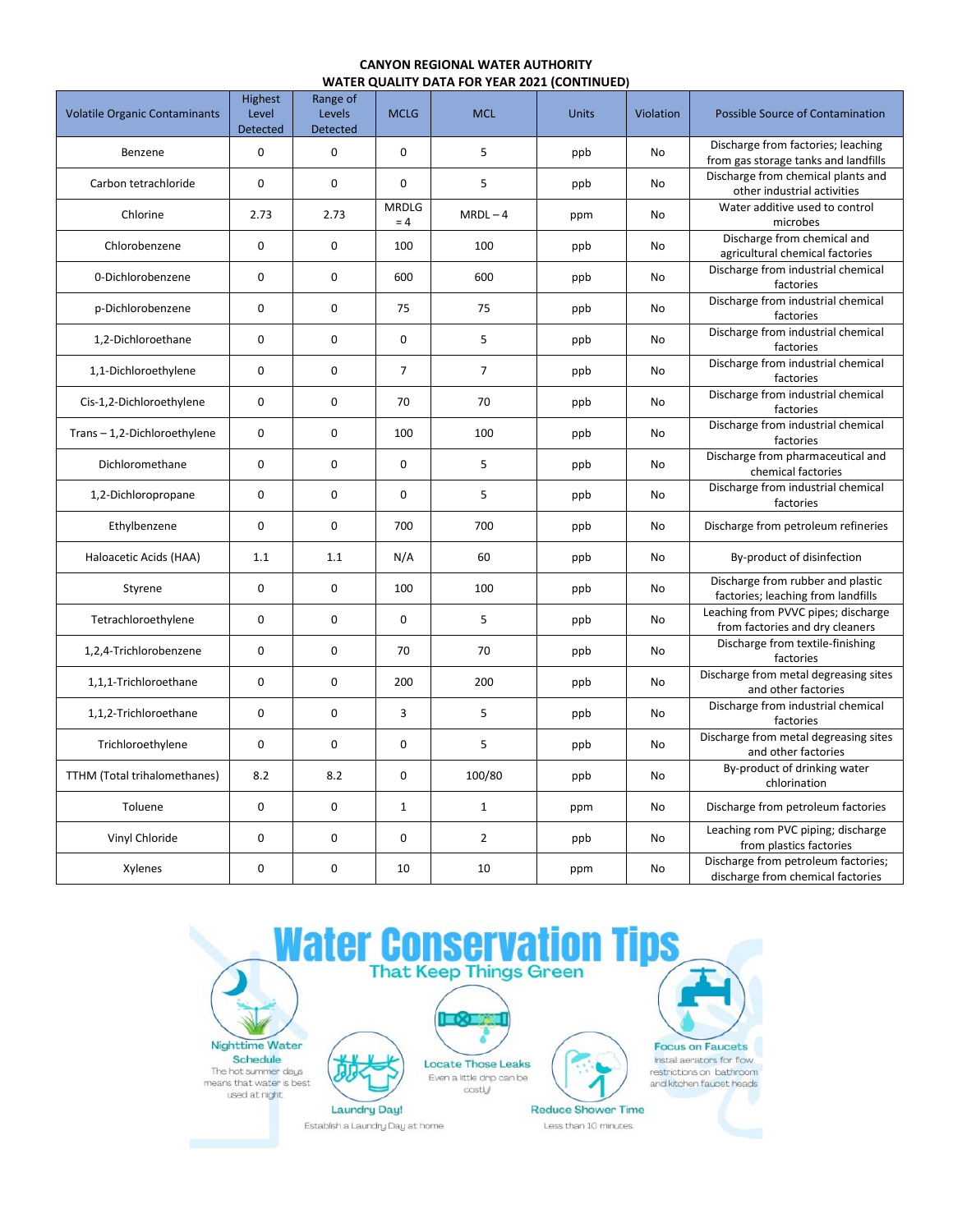East Central SUD purchases water from San Antonio Water System (SAWS) which comes from ground water source out of the Edwards Aquifer located in Bexar County.

| <b>Radioactive Contaminates</b>                                                 | <b>Concentration Range Found</b> | <b>Units</b> | <b>Maximum Contaminant Level Allowed</b>                  |  |  |  |  |  |
|---------------------------------------------------------------------------------|----------------------------------|--------------|-----------------------------------------------------------|--|--|--|--|--|
| Gross Alpha, excl. Radon & Uranium                                              | $0 - 4$                          | PCI/L        | 15 PCI/L                                                  |  |  |  |  |  |
| Gross Alpha, Inc. Radon & Uranium                                               | $0 - 4.9$                        | PCI/L        | No MCL for this contaminate                               |  |  |  |  |  |
| Combined Radium (-226 & 228)                                                    | $0 - 1.04$                       | PCI/L        | 5 PCI/L                                                   |  |  |  |  |  |
| Radium - 226                                                                    | $0 - 1.04$                       | PCI/L        | 5 PCI/L                                                   |  |  |  |  |  |
| <b>Combined Uranium</b>                                                         | $0 - 1.4$                        | UG/L         | 30 UG/L                                                   |  |  |  |  |  |
| <b>Inorganic Contaminants</b>                                                   | <b>Concentration Range Found</b> | <b>Units</b> | Maximum Contaminant Level Allowed                         |  |  |  |  |  |
| Barium                                                                          | $0.071 - 0.0665$                 | MG/L         | 2 MG/L                                                    |  |  |  |  |  |
| Fluoride                                                                        | $0.15 - 0.64$                    | MG/L         | 4 MG/L                                                    |  |  |  |  |  |
| Nitrate                                                                         | $0.7 - 2.51$                     | MG/L         | 10 MG/L                                                   |  |  |  |  |  |
| Copper                                                                          | $0.0037 - 0.0119$                | MG/L         | No MCL for this contaminate                               |  |  |  |  |  |
| <b>Volatile Organic Contaminants</b>                                            | <b>Concentration Range Found</b> | <b>Units</b> | <b>Maximum Contaminant Level Allowed</b>                  |  |  |  |  |  |
| Xylenes, Total                                                                  | $0.5 - 0.6$                      | UG/L         | 10000 UG/L                                                |  |  |  |  |  |
| Secondary and Other Constituents Not Regulated<br>(No MCL for this contaminant) |                                  |              |                                                           |  |  |  |  |  |
| Contaminants                                                                    | <b>Concentration Range Found</b> | <b>Units</b> | <b>Current Maximum Contaminate Level</b><br>Allowed (MCL) |  |  |  |  |  |
| Alkalinity, Bicarbonate                                                         | 182 - 355                        | MG/L         | No MCL for Contaminate                                    |  |  |  |  |  |
| Alkalinity, Total                                                               | 149 - 291                        | MG/L         | No MCL for Contaminate                                    |  |  |  |  |  |
| Calcium                                                                         | $39.7 - 114$                     | MG/L         | No MCL for Contaminate                                    |  |  |  |  |  |
| Chloride                                                                        | $17 - 40$                        | MG/L         | No MCL for Contaminate                                    |  |  |  |  |  |
| Conductivity @ 25C UMHOS/CM                                                     | 492 - 996                        | UMHO/CM      | No MCL for Contaminate                                    |  |  |  |  |  |
| Hardness, Total (As CACO3)                                                      | $110 - 424$                      | MG/L         | No MCL for Contaminate                                    |  |  |  |  |  |
| Magnesium                                                                       | $2.74 - 33.9$                    | MG/L         | No MCL for Contaminate                                    |  |  |  |  |  |
| Nickel                                                                          | $0.0013 - 0.0034$                | MG/L         | No MCL for Contaminate                                    |  |  |  |  |  |
| Potassium                                                                       | $1.15 - 5.26$                    | MG/L         | No MCL for Contaminate                                    |  |  |  |  |  |
| Sodium                                                                          | $10.5 - 107$                     | MG/L         | No MCL for Contaminate                                    |  |  |  |  |  |
| Sulfate                                                                         | $16 - 155$                       | MG/L         | No MCL for Contaminate                                    |  |  |  |  |  |
| <b>TDS</b>                                                                      | 281 - 637                        | MG/L         | No MCL for Contaminate                                    |  |  |  |  |  |
| Zinc                                                                            | $0.0071 - 0.0107$                | MG/L         | 5 MG/L                                                    |  |  |  |  |  |

### **SAN ANTONIO WATER SYSTEM WATER QUALITY DATA FOR YEAR 2021**